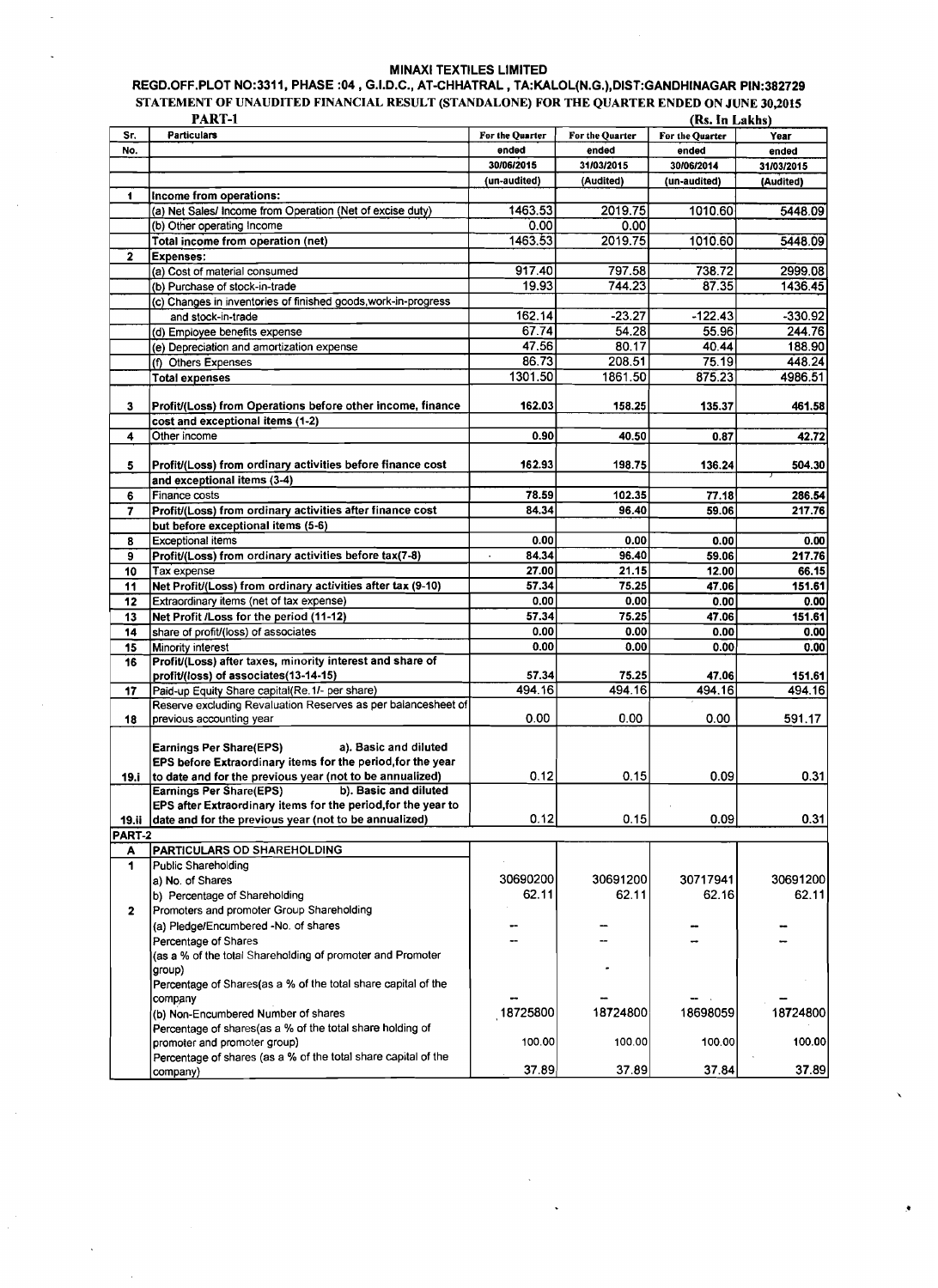|   | <b>IPARTICULARS</b>                            | 30/06/2015 |
|---|------------------------------------------------|------------|
| в | <b>IINVESTOR COMPLAINTS</b>                    |            |
|   | Pending at the beginning of the quarter        | <b>NIL</b> |
|   | Received during the quarter                    | NIL        |
|   | Disposed of during the quarter                 | NIL        |
|   | Remaining unresolved at the end of the quarter | NIL.       |

NOTES:-

- The above Financial Results as reviewed by the Audit Committee were taken on record by the Board of Directors of the Company In thelr meeting  $\blacksquare$ held on 12.08.15.
- 2 The statutory auditor of the company has carried out the "Limited Review" for the financial results for quarter ended on 30.06.2015
- 3 The Company is mainly engaged in single segment and hence there is no other primary reportable segment as required by AS-I7 on 'Segment Reporting' issued by ICAI.
- **4**  The figure for the previous yearlquarter have been regrouped andlor rearranged wherever considered necessary.
- $\bf 5$ Depreciation for the quarter ended on 30.06.2015 is based on Schedule II of the Companies Act,2013.

Date :1210812015

Place : Chhatral **Formula Formula Formula Formula Formula Formula Formula Formula Formula Formula Formula Formula Formula Formula Formula Formula Formula Formula Exhibits Exhibits Ex** 

见  $\mathbf{c}$ 

Bharatbhai P.Patel Managing Director